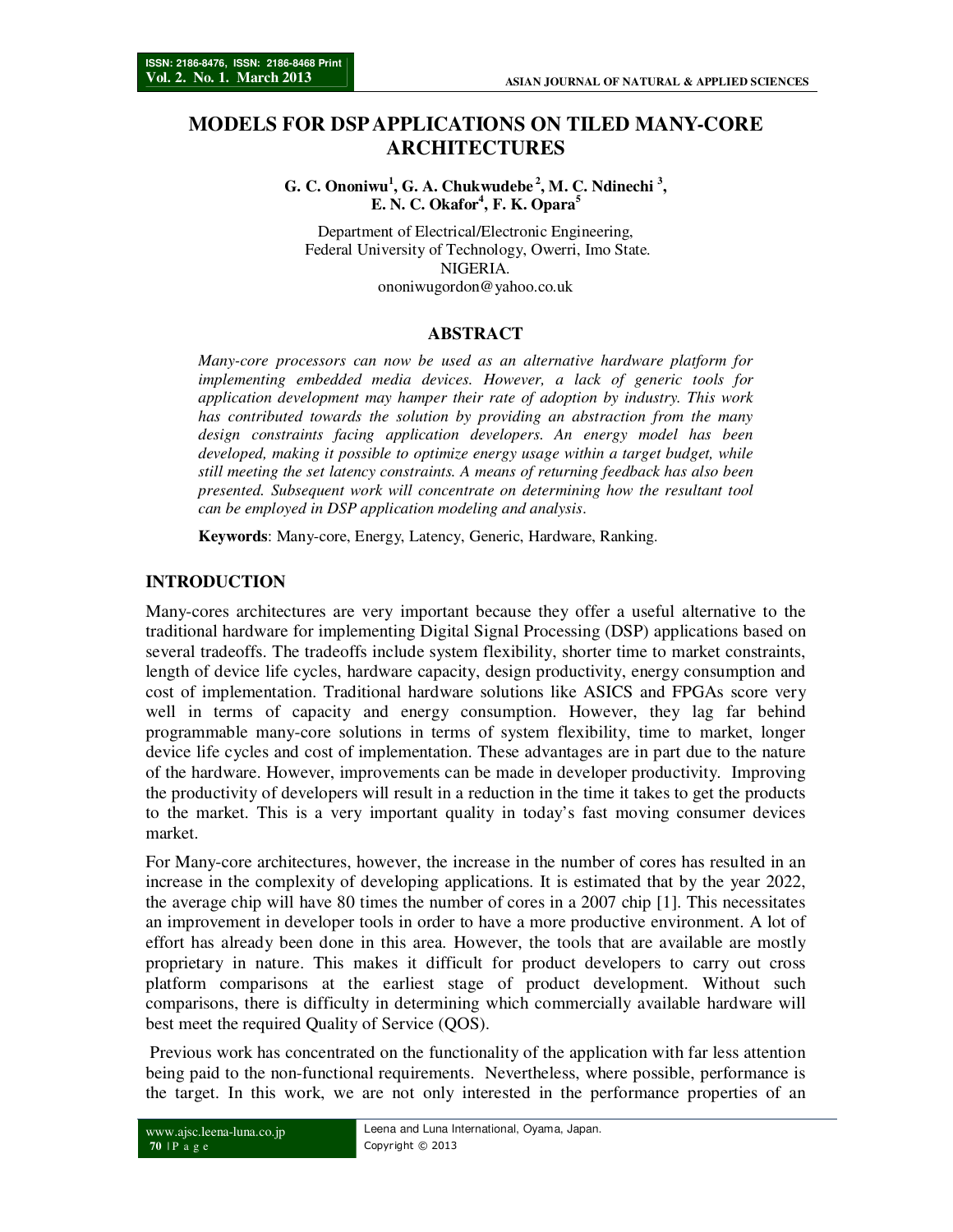application, but argue that energy, another non – functional property, should be targeted by the system. The reason for this is not farfetched. Energy has always been a mainstream issue when discussing embedded systems. However, domains well outside the embedded systems industry now regard energy efficiency as a main stream quality issue. Almost all the recent hardware developments incorporate extensive energy saving features that can only be maximally utilized when targeted by the compiler.

This research work has focused on developing models and methods for energy estimation on generic tiled many-core processors. Generic in the sense that once a processor meets certain pre-specified conditions, its machine parameters can be extracted and used to generate estimates for DSP tasks that execute on it. A rank based method can then be used to rank the distinct mappings of an application to the processor on a scale based on their ability to meet with pre-specified timing constraints, and their relative estimated energy consumption levels.

We focus on using synchronous data flow (SDF) [2] models to describe the DSP application, given the fact that SDFs are very suitable for modeling signal flows. The fact that the schedule is determined in advance of the run time environment, limits the cost of run-time supervision. This work aims to model the dynamic nature of the processing that is involved, providing a means of studying the run time behavior of the application.

In this paper, we discuss the set of models that allow the tool to carry out a dynamic energy analysis of the application. Also included is a graph based intermediate representation (IR), which maps the modeled application to the target machine, and an abstract interpreter, that is used to provide feedback to the application developer (could also provide a feedback to an auto tuner). It is important to note that the tool does not aim at providing a cycle accurate simulation of the processing; rather its function is to guide the programmer on how to optimize the mapping in order to minimize resource use and still meet up with the end-to-end latency requirement of the application.

Sheduling techniques for dataflow graphs on parallel processing platforms has been extensively researched in the last 30 years. Effort has either concentrated on mapping task graphs to recourses or maximizing throughput by iteratively adjusting the schedule or both.

Bokhari [3] developed an algorithm for mapping dataflow task graphs onto a linear array of processors while Sih and Lee [4] proposed an algorithm which is a single step heuristic that takes inter – processor communication overhead into account during clustering. This algorithm aimed at producing a feedback for iteratively tuning the schedule.

On the other hand, Banerjee et al. [5] developed a throughput maximizing scheme using a two step method in which the first step used an iterative scheduling algorithm to determine the tradeoffs between clustering and parallelism. In the next step, the granularity was determined through an iterative refinement technique.

Others have approached the problem by attempting to find a schedule that satisfies a timing or throughput constraint. Examples can be seen in the work of Choudhry et al. [6] and Aiken and Nicolau [7]. Both have decomposed the graph into serial and parallel sections and found optimal assignment of processors to these sections so that the response time is minimal for a given throughput constraint.

Similar to this work, Bengtsson and Svensson [8] [9] have used a two step strategy, which are independent of each other. The first step consists of clustering and the second step consists of scheduling the clusters on the processor. However, while they clearly target performance as a means of tuning the schedule, we have increased the scope of their work by focusing on energy as the basis for iteratively improving the schedule once a set timing constraint has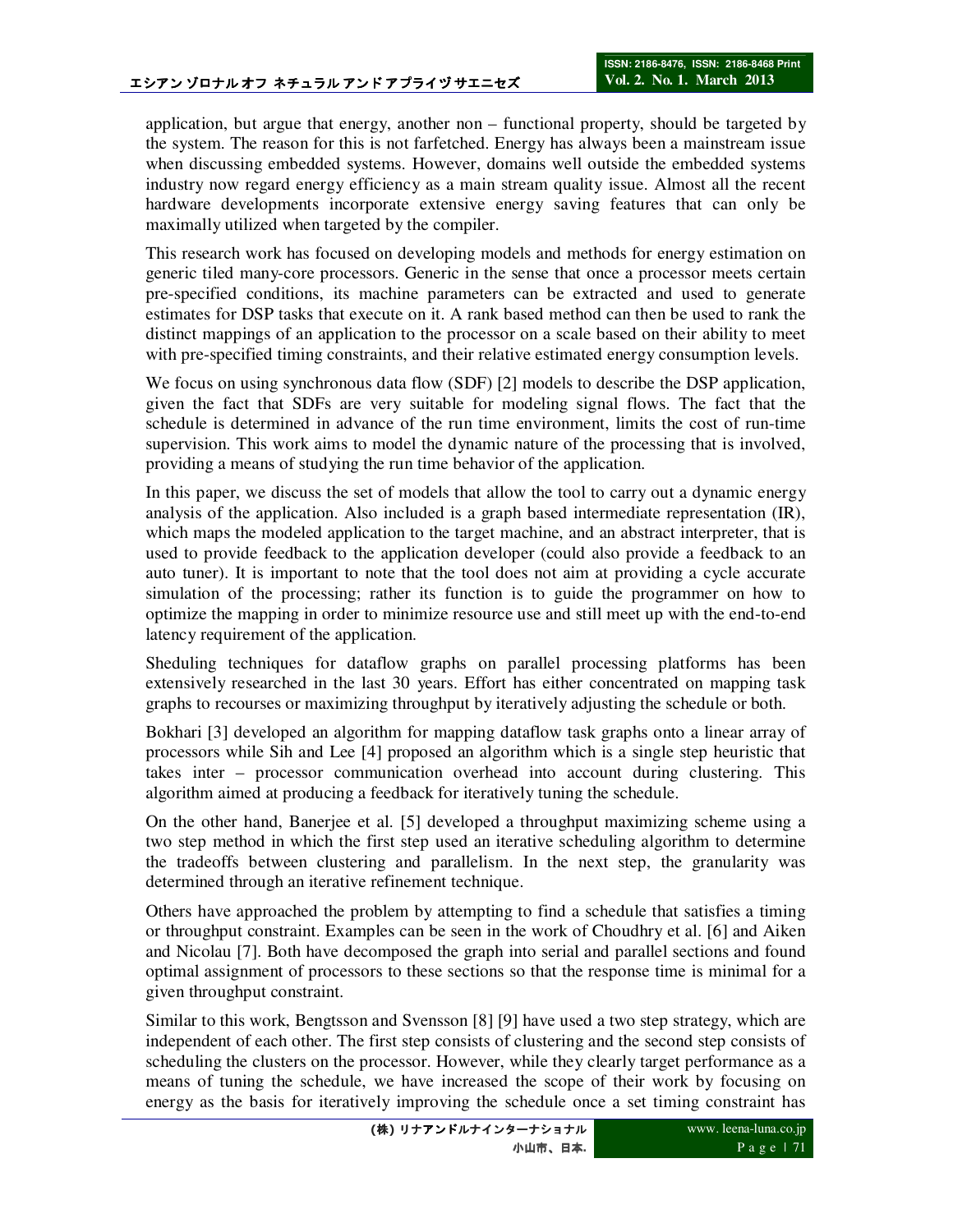been met.

In this paper, we present the models for mapping an application to a target processor, and the models for carrying out the analysis of this application. These models are presented in section 2. Section 3 presents the functions that compute the cost of implementing tasks on a target processor based on the parameters of the machine. In section 4, the graph based intermediate representation, and the feedback mechanism is presented. Section 5 concludes the paper.

## **IMPLEMENTATION**

In this section we present the model set which consists of an application model which describes the processing requirements of the application, an energy model which computes the energy consumed in carrying out the task based on the particular many-core machine and a machine model that describes the memory and computational resources of the many-core processor. However, we first give brief notes on the target processor.

#### **The Target Processor**

The target processor will be an array – structured multiple instruction, multiple data (MIMD) type machine with homogeneous tightly coupled cores. We assume that it is implemented on a Complementary Metal Oxide Semiconductor (CMOS) circuit. We also assume that this processor is capable of performing dynamic speed and voltage scaling (DVS) on a per – core basis. This means that the cores will be modeled with a local clock that is timed with reference to the global system clock. Also, we only consider a distributed memory architecture where all the cores are in control of their own local memory space. This allows them to take advantage of the locality of data that is typical with the data flow domain.

The network of cores is implemented on a mesh structure which provides a decentralized but transparent communication scheme. The structure should implement message passing and should be warm hole routed. This makes it easier to predict communication timing and notice its effects on end to end latency constraints.

### **The Model Set**

The resources of an abstract cored architecture can be described using two models; a Machine model and an Energy model. The Machine model describes the attributes of the machine in terms of what the machine can offer an application. On the other hand, the energy model describes the power resources of the machine. Both models make use of a distinct set of functions when calculating the cost of carrying out atomic tasks. While the machine model makes use of performance functions represented by M, the energy model makes use of a set of energy functions represented by E. Therefore, a many-core processor is modeled by giving values to the parameters of M and by defining the functions  $F(M)$  and  $E(M)$ .

An application model completes the model set by providing a means of capturing the resource requirements of the application.

### *Application Model*

The synchronous data flow (SDF) model of computation is used to model the application. It is made up of a network of actors (which are blocks of computation) and communication channels (which are the only means of communicating between actors). Actors fire as soon as there is enough data or tokens consumed from the communication channel, therefore, the whole process is data synchronized. For a more detailed description of SDFs and their firing properties, see [3].

Each actor is represented by a tuple  $\langle r_p, r_m, R_s, R_r \rangle$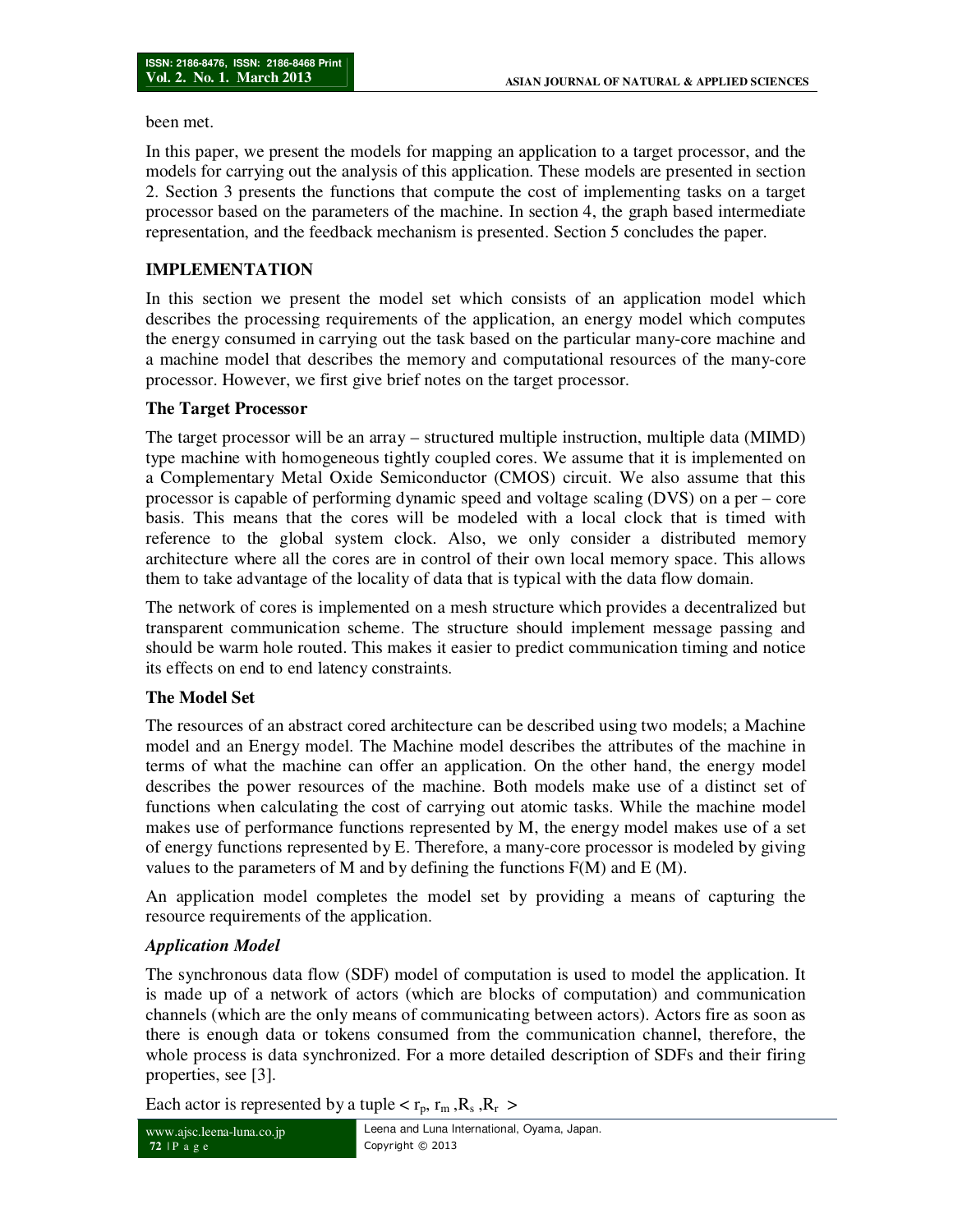Where

- $r_p$  is the worst case execution time for the block of code in the actor.
- $r_m$  is the requirement on local memory in words.
- $R_s = [R_{s1}, R_{s2}, R_{s3}, \ldots, R_{sn}]$

It is a sequence where  $R_{si}$  is the number of words produced on channel i each firing.

 $R_r = [R_{r1}, R_{r2}, R_{r3}, \ldots, R_{rn}]$ 

It is a sequence where  $R_m$  is the number of words received from channel j each firing.

Because we are not interested in making a cycle accurate simulation of the processing, we make use of worst case estimates on time and memory requirements.

## *Machine Model*

The machine model is made up of a set of parameters that describe the common resources of the machine. It is at the core of the tools portability. All a user needs do is set the parameters according to the machine that is being modeled. These parameters are used to define abstract performance and energy functions that are used to compute the cost of various configurations of the application. The model is given by;

$$
M = \langle (x, y), p, b_g, g_w, g_r, o, s_o, s_l, c, h_l, r_l, r_o, s_f, f, w_l, I_{Leakage} \rangle \tag{1}
$$

Where

- x, y are the number of rows and columns of cores. They describe the exact location of the core in the processor array.
- p is the processing power (instruction throughput) of each core, in operations per clock cycle.
- $b_g$  is global memory bandwidth, in words per clock cycle.
- $g_w$  is the penalty for global memory write, in words per clock cycle.
- g<sub>r</sub> is the penalty for global memory read, in words per clock cycle.
- o is the software overhead for initiation of a network transfer, in clock cycles.
- $s<sub>o</sub>$  is core send occupancy, in clock cycles, when sending a message.
- $\bullet$  s<sub>l</sub> is the latency for a sent message to reach the network, in clock cycles.
- c is the bandwidth of each interconnection link, in words per clock cycle.
- $\bullet$  h<sub>l</sub> is network hop latency, in clock cycles.
- $r_1$  is the latency from network to receiving core, in clock cycles.
- $r<sub>o</sub>$  is core receive occupancy, in clock cycles, when receiving a message.
- s<sub>f</sub> stands for scaling factor, and is used to determine the speed of the core with reference to the global operating frequency of the machine.  $s_{fi} \varepsilon S_F$ where i corresponds to the number of the core as can be determined by the cores x, y coordinates.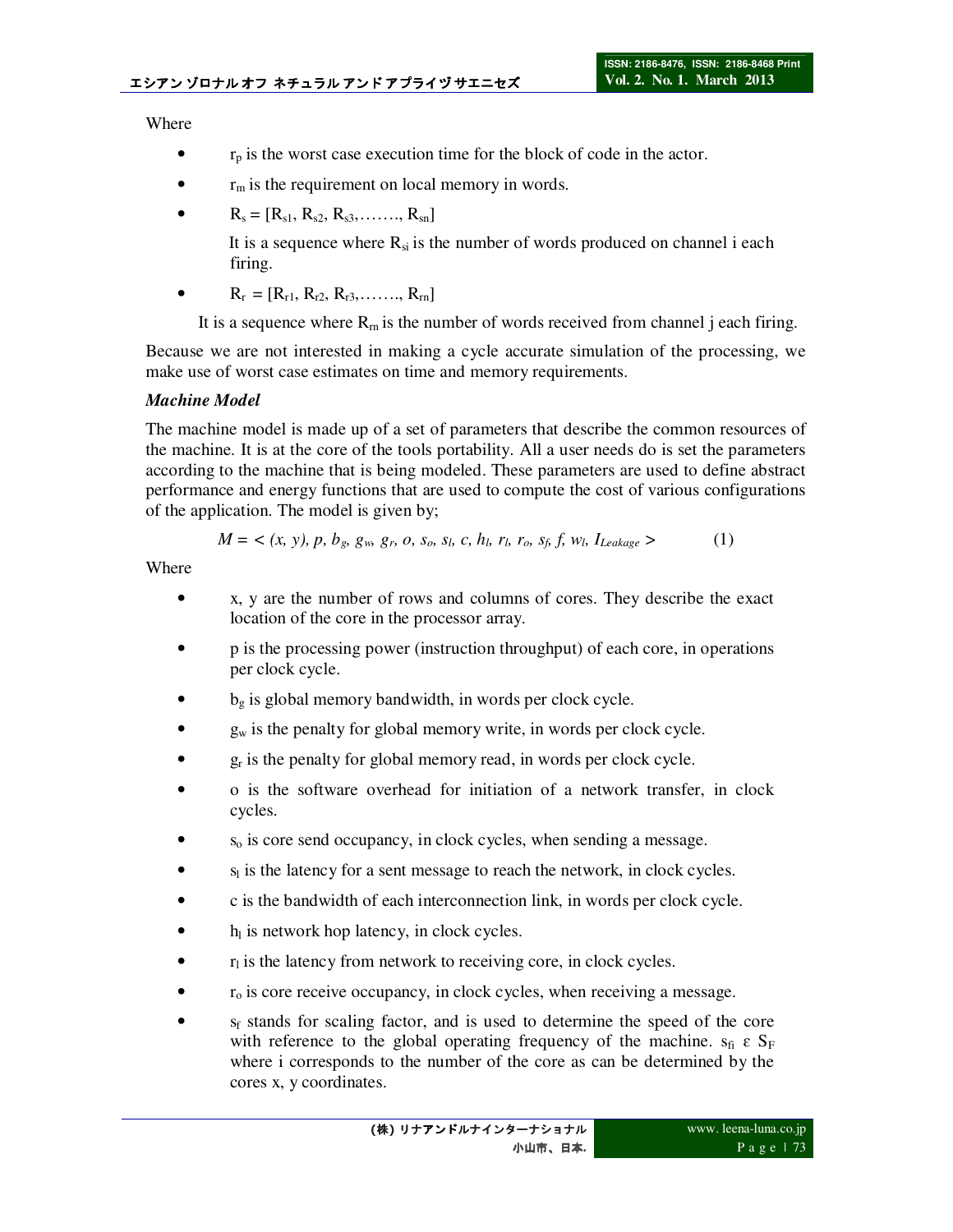- f denotes the maximum operating frequency at which a core can operate.
- $w<sub>l</sub>$  is the average wire length between cores.
- I<sub>Leakage</sub> is the leakage current per core.

#### *Energy Model*

In a processor, power is the rate of consumption of electrical energy and energy is the sum total of all the electrical energy consumed over the entire period.

$$
P = W/T
$$
 (2)

$$
E = P * T \tag{3}
$$

E, P, W and T are the Energy, power, amount of work and time interval respectively.

In order to model the power consumed in the processor, we choose to approach the problem from two angles. First, model the power consumed by the cores and then separately provide a model of the power consumed by the interconnection network. A combination of the two will provide us with a model for the power consumed in the processor at a given point in time.

We estimate the power consumed by the entire many-core processor to be the sum of the dynamic power produced due to switching activity in the cores and also along the interconnection network when it is toggled, the short circuit current power which occurs during gate signal transitions, and the power that results from leakage current. Therefore

$$
Power = P_{dyn} + P_{short} + P_{Leakage}
$$
 (4)

We can neglect the short circuit power because it is usually insignificant when compared to the rest.

Therefore,

$$
Power \sim P_{dyn} + P_{Leakage} \tag{5}
$$

*Core Power Consumption* 

CMOS circuits dissipate power by charging the various load capacitances whenever they are switched. In one complete cycle, current flows from the source to charge the load capacitance and then flows from the charged load capacitance to the ground during discharge. Therefore, in one complete charge-discharge cycle, a total charge of:

 $Q = C_L V$  (6)

This is the equivalent charge transferred from the source to the ground. Multiply this by the switching frequency to get the current used per second.

Therefore,

 $I = C<sub>L</sub> Vf$  (7)

However, Electric power is given by the equation:

$$
P = IV \tag{8}
$$

Therefore, multiplying equation 7 by V, gives:

$$
P = C_{\text{Eff}} V^2 f \tag{9}
$$

Equation 9 gives the effective power dissipated by a CMOS device. Since most gates do not switch at every clock cycle, they are often accompanied by a factor, b, called the activity factor. Therefore, dynamic power dissipation can be rewritten as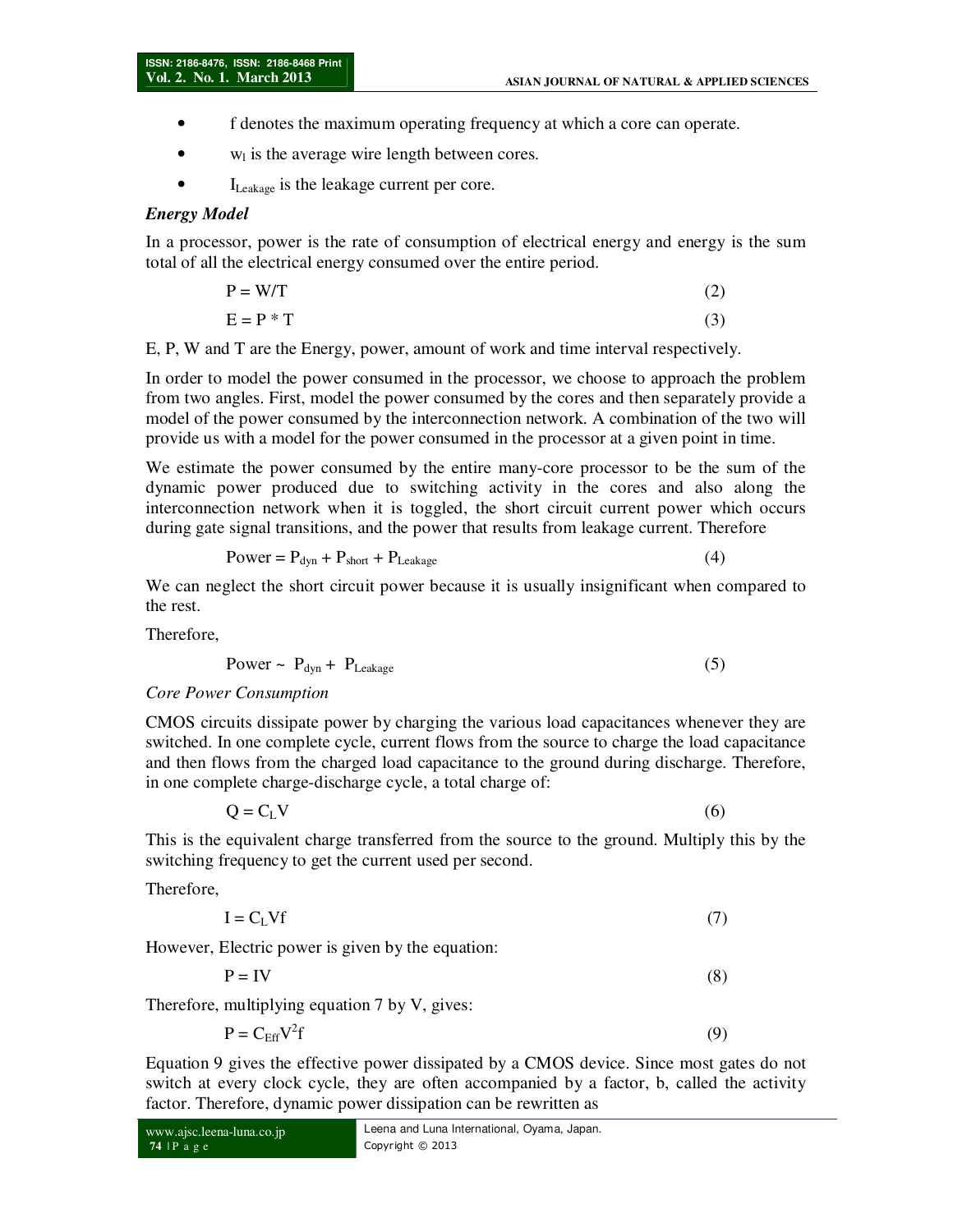$P_{dyn}$ ≈bC<sub>Eff</sub> V<sup>2</sup>f f  $(10)$ 

Where b is an activity factor which relates to the rate of 0/1 transitions that occur within core,  $C_{\text{Eff}}$  is the effective cumulative capacitance, *V* is the base supply voltage and f is the clock frequency.

$$
P_{Leakage} = VI_{Leakage}
$$
 (11)

Leakage power is also known as idle power or static power. It takes place when the processor is both in its idle and active states. It's as a result of the constant leakage of current from the transistors that make up the circuit even when the transistors are not switching.

Therefore,

$$
Power \approx bC_{Eff} V^2 f + VI_{Leakage}
$$
 (12)

However, the ability to slow down the core for slack reclaiming has to be included in the model. This introduces the  $s_f$  machine parameter which is used to model the variability in the speed of cores vis-à-vis the global processor speed. Therefore, the equation becomes:

$$
Power \approx (s_f) b C_{Eff} V^2 f + VI_{Leakage}
$$
 (13)

Where  $s_f$  is the scaling factor and is specific to a particular core.

#### *Interconnection Network Power Consumption*

J. Hu et al. [10] proposed a model for evaluating the power consumption of the interconnection network based on the concept of the bit energy metric  $(E_{\text{bit}})$  which is defined as the average energy consumed when one bit of data is transported through the interconnection network, from one point A to another point B.

$$
E^{AB}_{\text{bit}} = n_{\text{hops}} \times E_{\text{Sbit}} + (n_{\text{hops}} - 1) \times E_{\text{Lbit}} \tag{14}
$$

Where  $E_{Sbit}$  and  $E_{Lbit}$  represent the energy consumed by the switch and the links between the cores.

This model was further developed by Wolkotte et al. [11], through their work, in determining the exact amount of energy consumed when a bit goes through a router and wires. This is given by,

$$
E_{\text{ps}} = 0.98 \text{ x N}_{\text{hops}} + (0.39 + 0.12 \text{ x wire\_length}) \text{ x (N}_{\text{hops}} - 1)
$$
 (15)

for packet switched networks and

$$
E_{cs} = 0.37 \times N_{hops} + (0.39 + 0.12 \times wire\_length) \times (N_{hops} - 1)
$$
 (16)

for circuit switched networks.

Where N<sub>hops</sub> and wire\_length correspond to the number of rounting turns, and the average wire length between the routers.

### **COST METHODOLOGY**

In order to compute the cost of carrying out tasks, the models make use of two sets of functions that perform the actual computation of the costs. The machine model uses a set of performance functions, while the energy model uses a set of energy functions. This section presents both sets.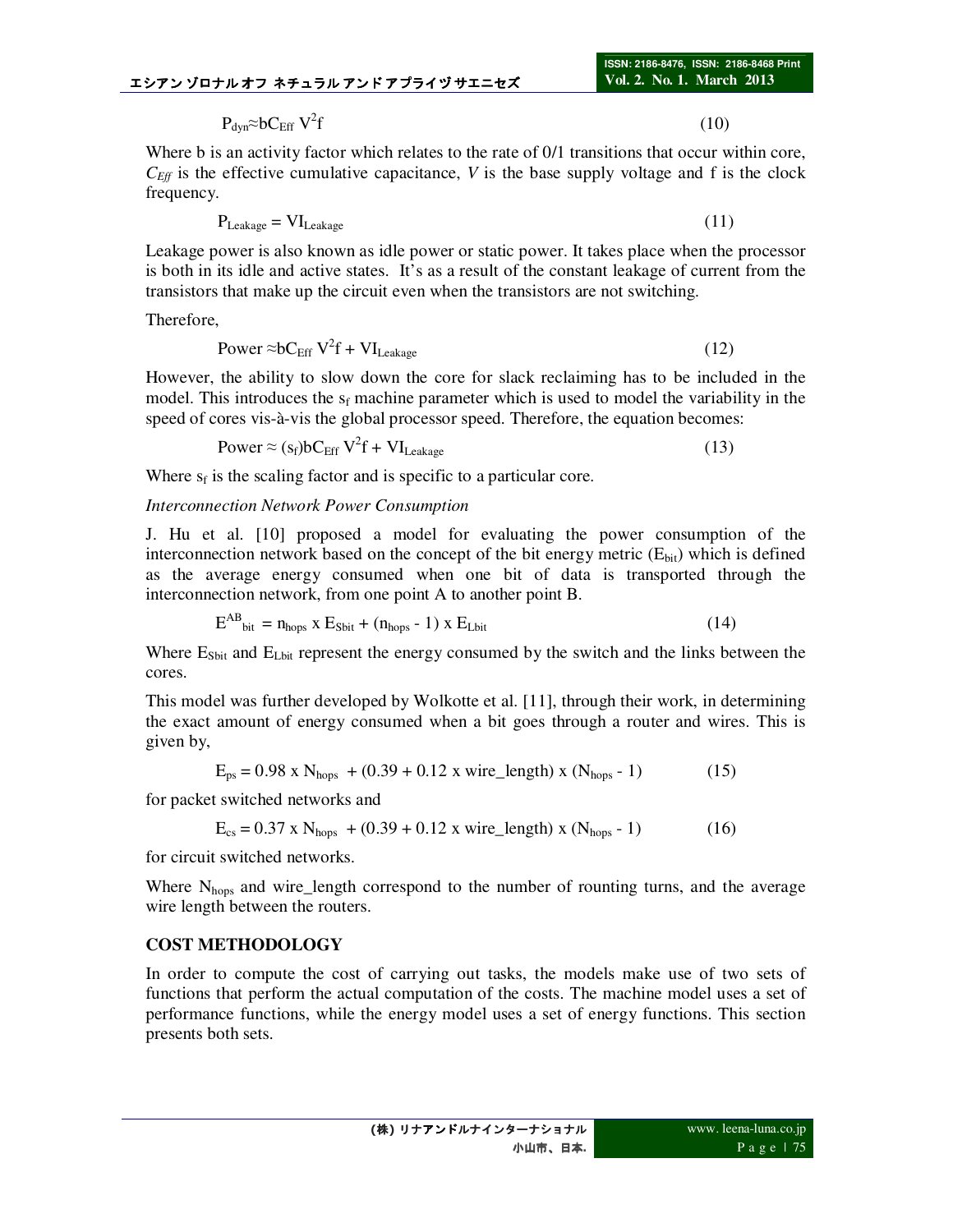### **PERFORMANCE FUNCTIONS**

F is a set of abstract functions describing the performance of computations, global memory transactions and local communication:

 $F(M) = < t_p, t_s, t_r, t_c, t_{gw}, t_{gr} >$ 

Where

- $t<sub>p</sub>$  is a function evaluating the time to compute a list of instructions.
- $\bullet$  t<sub>s</sub> is a function evaluating the core occupancy when sending a data stream.
- $\bullet$   $\bullet$   $\bullet$   $\bullet$  t<sub>r</sub> is a function evaluating the core occupancy when receiving a data stream.
- t<sub>c</sub> is a function evaluating network propagation delay for a data stream.
- $\bullet$  t<sub>gw</sub> is a function evaluating the time for writing a stream to global memory.
- $t_{gr}$  is a function evaluating the time for reading a stream from global memory.

The value for each of the performance functions can be derived from the machine parameters as follows:

### *Compute*

The time required to process the computation of a list of instructions is given as:

$$
t_p(r_p, p) = (s_f)[r_p/p] \tag{17}
$$

which is a function of the requested number of operations  $r<sub>p</sub>$  and core processing power p. To calculate  $r_p$ , we count all instructions except those related to network send- and receive operations.

### *Send*

The time required for a core to issue a network send operation is expressed as

$$
t_s(R_s, o, s_o) = (s_f)[[R_s \text{ \textit{framesize} } ] \times o + R_s \times s_o] \tag{18}
$$

Send is a function of the requested amount of words to be sent,  $R_s$ , the software overhead o when initiating a network transfer, and send occupancy  $s<sub>o</sub>$ . The framesize is a machine specific parameter.

### *Receive*

The time required for a core to issue a network receive operation is expressed as:

$$
t_r(R_r, o, r_o) = (s_f)[[R_r/framesize] \times o + R_r \times r_o]
$$
\n(19)

### *Network Propagation Time*

This is expressed as

$$
t_c (R_s, d, s_l, h_l, r_l) = s_l + d(x_s, y_s, x_d, y_d) \times h_l + n_{turns} + r_l \tag{20}
$$

Where  $s_1$  and  $r_1$  represent the injection and extraction latency respectively, while  $d(x_s, y_s, x_d, y_d)$ and  $h<sub>l</sub>$  represent the number of network hops and network hop latency respectively.  $d(x<sub>s</sub>,y<sub>s</sub>,x<sub>d</sub>,y<sub>d</sub>)$  is determined from the source and destination coordinates as:

$$
d = |x_s - x_d| + |y_s - y_d| \tag{21}
$$

Routing turns add an extra cycle which is captured as  $n_{\text{turns}}$  and is calculated using the source and destination coordinates.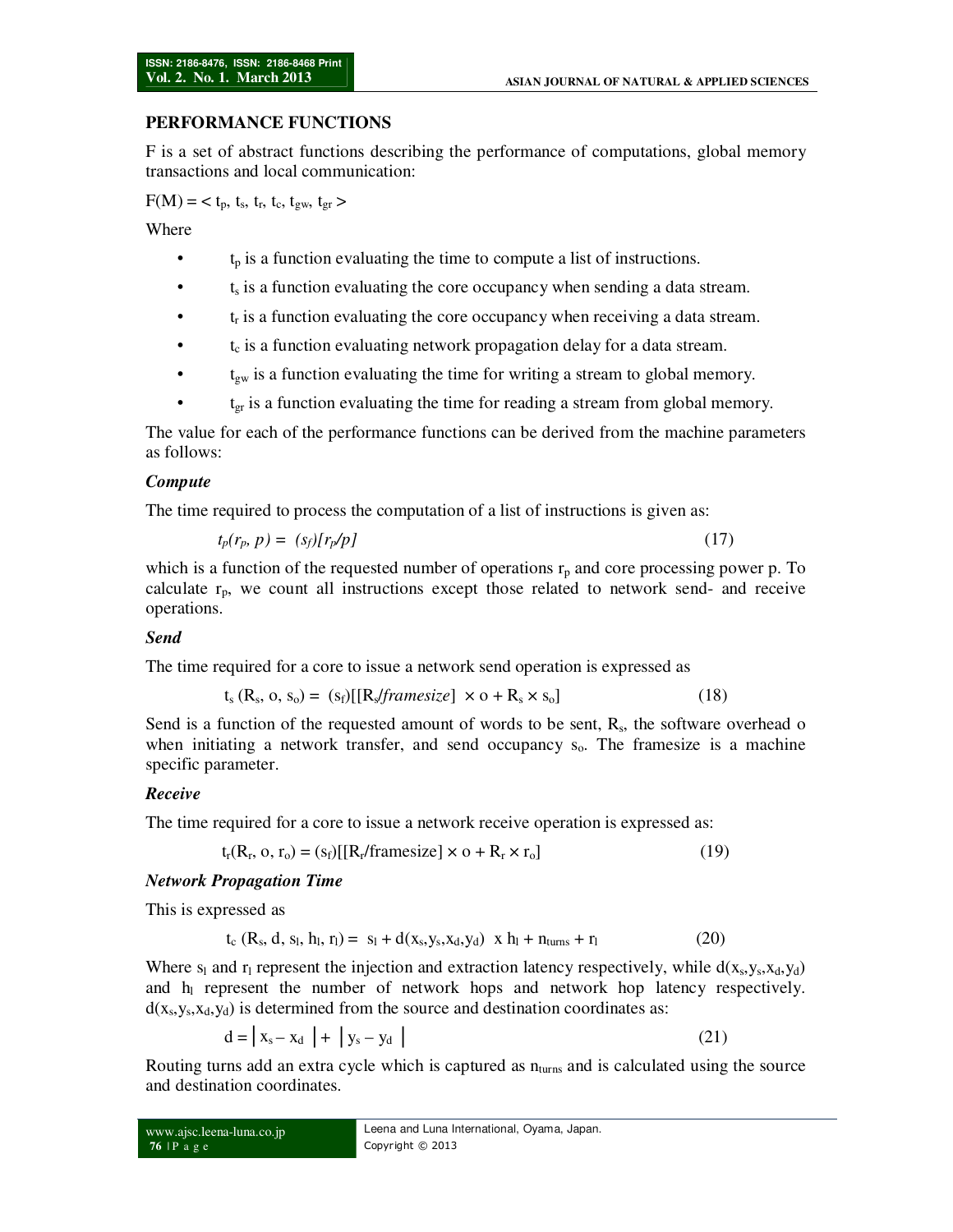### *Streamed Global Memory Read*

This is the propagation time when streaming data from the global memory to a receiving core. It is expressed as

$$
t_{gr}(r_1, d, h_1) = r_1 + d(x_s, y_s, x_d, y_d) \times h_1 + n_{turns}
$$
 (22)

It is a function of the receiving core latency, *rl*, the network hop distance, d, and the network hop latency, *h<sup>l</sup>* .

### *Streamed Global Memory Write*

 This is the propagation time when streaming data to the global memory from a sending core. It is expressed as

$$
t_{gw}(s_1, d, h_1) = s_1 + d(x_s, y_s, x_d, y_d) \times h_1 + n_{turns}
$$
 (23)

It is a function of the send latency,  $s_l$ , the network hop distance, d, and the network hop latency, *h<sup>l</sup>* .

## **ENERGY FUNCTIONS**

With this in mind we can now start the process of computing the energy cost of events taking place in the many-core.

The complete set of E are described as follows:

$$
E(M) = \langle e_p, e_s, e_r, e_c, e_{gw}e_{gr} \rangle
$$
 (24)

- $\bullet$  e<sub>p</sub> is a function that evaluates the energy consumed when a sequence of instructions is computed at a core.
- $e_s$  is a function that evaluates the energy consumed by the core when it prepares to send a stream of data.
- $e_r$  is a function that evaluates the energy consumed by a core as it receives a stream of data.
- $e_c$  is a function that evaluates the energy consumed due to network propagation delays.
- $e_{gw}$  is a function that evaluates the energy cost of writing a data stream to the global memory.
- $\bullet$  e<sub>gr</sub> is a function that evaluates the energy cost of reading a data stream from the global memory.

The value for each of the energy functions can be derived from the machine parameters as follows:

### *Compute*

The energy required to process the computation of a list of instructions is sum of the total power consumed during the duration of the entire computation and this includes the leakage power. It is represented by the equation:

$$
e_p(r_p, p, s_f, b, CEff, V, f) = [b \times C_{Eff}((s_f)^{-1} V^2)] \times t_p + VI_{Leakage}(t_p/f)
$$
 (25)

 $t_p$  represents the number of clock cycles used to process the computation,  $s_f$  is the speed scaling factor, V represents the operating voltage, f represents the operating frequency,  $p \in M$ represents the core processing power in operations, and b represents the activity factor which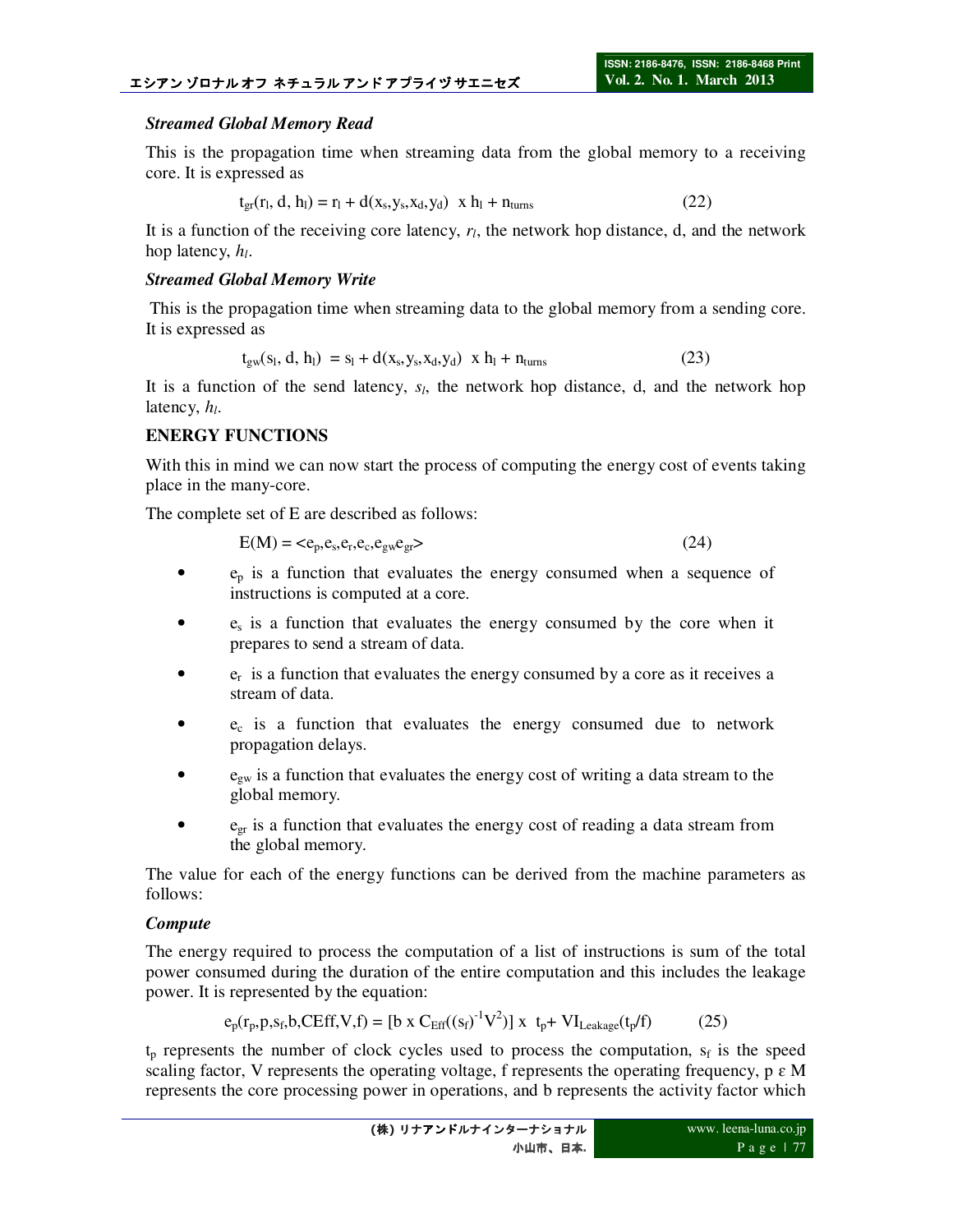is always 1 when the system is active and 0 when it is not switching. *ILeakage ɛ M* is a measure of the average leakage current per core.

#### *Send*

The energy required for a core to issue a network send operation is expressed as:

$$
e_s(s_f, V, f, t_s) = [bC_{Eff} ((s_f)^{-1} V^2 f) x (t_s)] + [VI_{Leakage}] x (t_s/f)
$$
 (26)

 $t<sub>s</sub>$  represents the number of clock cycles used to issue a network send operation.

#### *Receive*

The energy required for a core to perform a network receive operation is expressed as:

$$
e_r(s_f, V, f, t_r) = [bC_{Eff} ((s_f)^{-1} V^2 f)]x t_r + [VI_{Leakage}] x [t_r/f]
$$
 (27)

*tr* represents the number of clock cycles used to receive a network message.

#### *Network Propagation Energy*

This is the energy required to move a message on the interconnection network, from one core to another. Equation 22 must be taken into account since the model is restricted to packet switched networks. Therefore,

 $e_c$  = (Total number of bits)(Bit Energy consumed at the switch + Bit Energy consumed on the wire link )+ energy leaked due to various latencies

$$
(s1 + r1 + nturns)
$$
 (28)

Equation 25 will eventually take the form:

$$
e_c(d, w_l, s_l, r_l) = \{R_s\} \{0.98 \times d(x_s, y_s, x_d, y_d) + [(0.39 + 0.12 \times w_l) \times [d(x_s, y_s, x_d, y_d) - 1]]\} + (s_l + r_l + n_{turns})\n \tag{29}
$$

where  $w_l$ ,  $s_l$  and  $r_l$  are, the average wire length between cores, the send latency and the receive latency accordingly. *d* is arrived at from equation 6. *R<sup>s</sup>* represents the size of the communication.

#### *Streamed Global Memory Read*

 This is similar to *ec*. It is the energy expended when streaming a message on the interconnection network, from the global memory to the core that is making the read request. The only difference comes in the fact that we neglect  $s_l$  because the data is streamed from the global memory and not from a core. Therefore, equation 29 will be reduced to:

$$
e_{gr}(d, w_l, r_l) = \{R_r\} \{0.98 \times d(x_s, y_s, x_d, y_d) + [(0.39 + 0.12 \times w_l) \times [d(x_s, y_s, x_d, y_d) - 1]]\} + (r_l + n_{turns}) VI
$$
\n(30)

#### *Streamed Global Memory writes*

This is similar to  $e_c$  and  $e_{gr}$ . It is the energy expended when streaming a message on the interconnection network, from the core that is requesting a write operation to the global memory location where the streams are going to. The only difference comes in the fact that we neglect  $r_l$  because the data is streamed to the global memory and not to a core. Therefore, equation 29 will be reduced to:

$$
e_{gw}(d, w_l, s_l) = \{R_s\} \{0.98 \times d(x_s, y_s, x_d, y_d) + [(0.39 + 0.12 \times w_l) \times [d(x_s, y_s, x_d, y_d) - 1]]\} + (s_l + n_{turns})VI
$$
\n(31)

Next, the IR is discussed

```
www.ajsc.leena-luna.co.jp 
78 | P a g e
```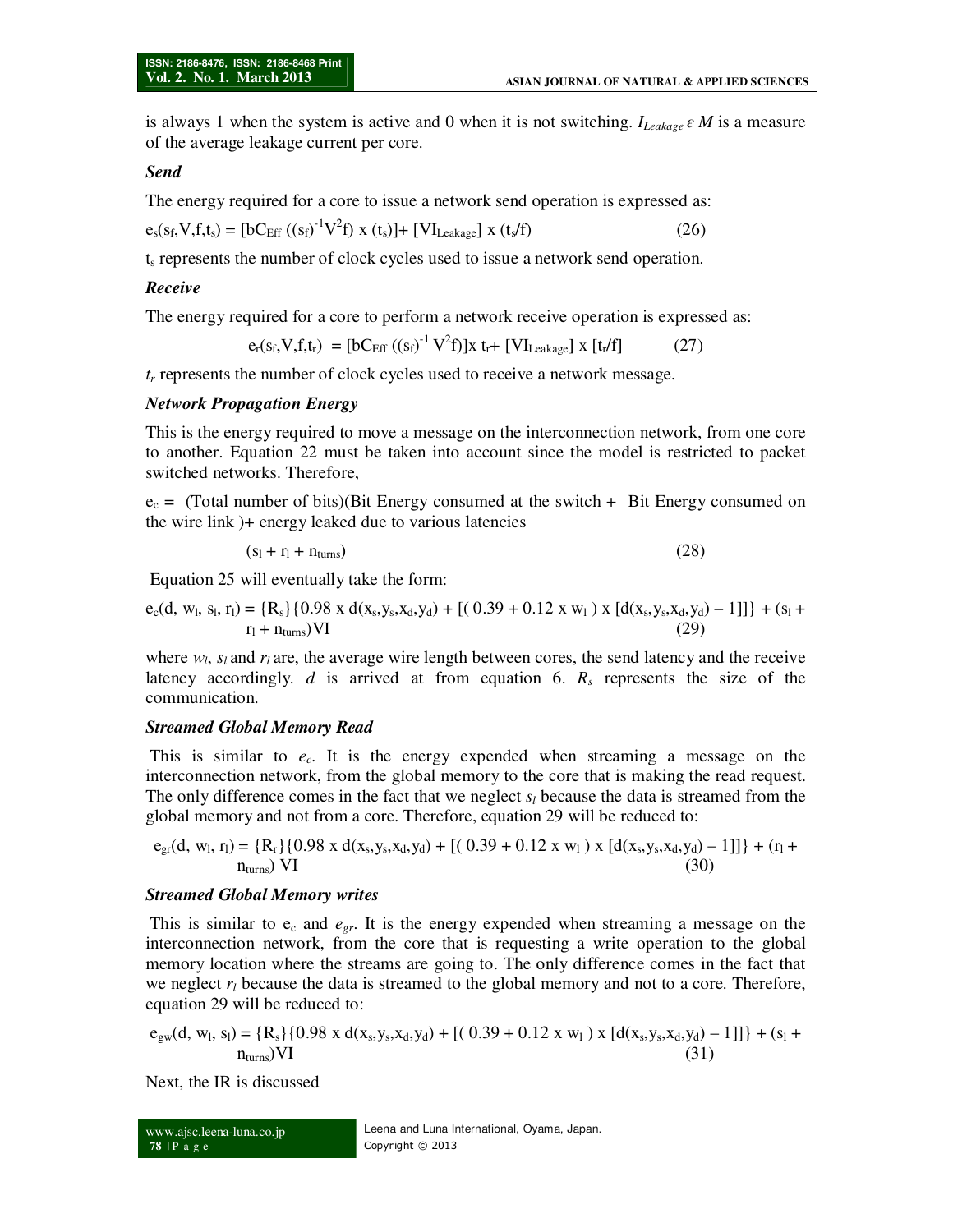### **INTERMEDIATE REPRESENTATION (IR) AND ABSTRACT INTERPRETATION**

The IR is a graph data structure representing an SDF application, after it has been partitioned and mapped to a specific many-core target. We use the IR as input to an abstract interpreter for evaluating the dynamic behavior of the application when executed on the machine.

The IR  $G_M^A(V, C)$  is a description of the application A that has been mapped to the virtual machine, *M*. *V* is the set of Vertices (cores or memory) and *C* represents the set of communication channels or edges. During scheduling, the each SDF sub-graph is assigned a core in *M*. After constructing the IR, each  $v \in V$  and each  $c \in C$  is assigned costs in terms time and also in terms of energy consumed. The costs are calculated from the parameters of M and the functions of *F* and *E*.

A sequence of abstract operations (receive, compute and send) are used to represent the actions of a core at the time it is fired. For each core that has a part of the application mapped to it, the set of activities that have taken place in them from the time the program was instantiated, is preserved in the vertex for that core in terms of a sequence of costs that relate to each activity. Such as:

$$
S_t = t_{r1}, t_{r2}, t_{r3} \dots \dots \dots \dots \dots t_m, t_p, \text{ts1, ts2, ts3} \dots \dots \dots \dots t_{sn}
$$
 (32)

For timing.

And in terms of energy:

$$
S_e = e_{r1}, e_{r2}, e_{r3} \dots \dots \dots \dots \dots e_{rn}, e_p, e_{s1}, e_{s2}, e_{s3} \dots \dots \dots \dots e_{sn}
$$
 (33)

Memory vertices are also assigned costs in terms of  $g_r$  and  $g_w$  to account for the cost of reading and writing to the global memory, respectively.

Let the source vertex of channel e be source  $(e)$ . Then for each incoming edge of a vertex p, a receive operation is added with a cost given as:

$$
t_r \, \mathcal{E} \, F(M) \tag{34}
$$

and

$$
e_r \, \mathcal{E} \, F(E) \tag{35}
$$

Likewise,  $t_p$  and  $e_p$  are used for a compute operation to calculate the cost of the computation that takes place when an actor fires.

$$
t_p \, \mathcal{E} \, F(M) \tag{36}
$$

and

$$
e_p \, \mathcal{E} \, F(E) \tag{37}
$$

A send operation is added for each outgoing edge of a vertex. Let the sink vertex of channel e be sink (e). The cost of sending tokens on that channel is given as

| $t_s \, \mathcal{E} \, F(M)$ | (38) |
|------------------------------|------|
|------------------------------|------|

and

$$
e_{s} \mathcal{E} F(E) \tag{39}
$$

The functions  $t_c \, \mathcal{E} F(M)$  and  $e_c \, \mathcal{E} F(E)$  signify the weight of the edge. They are both given as:

$$
t_c \, \mathcal{E} \, F(M) \tag{40}
$$

and

| (株) リナアンドルナインターナショナル |  |
|----------------------|--|
| 小山市、日本.              |  |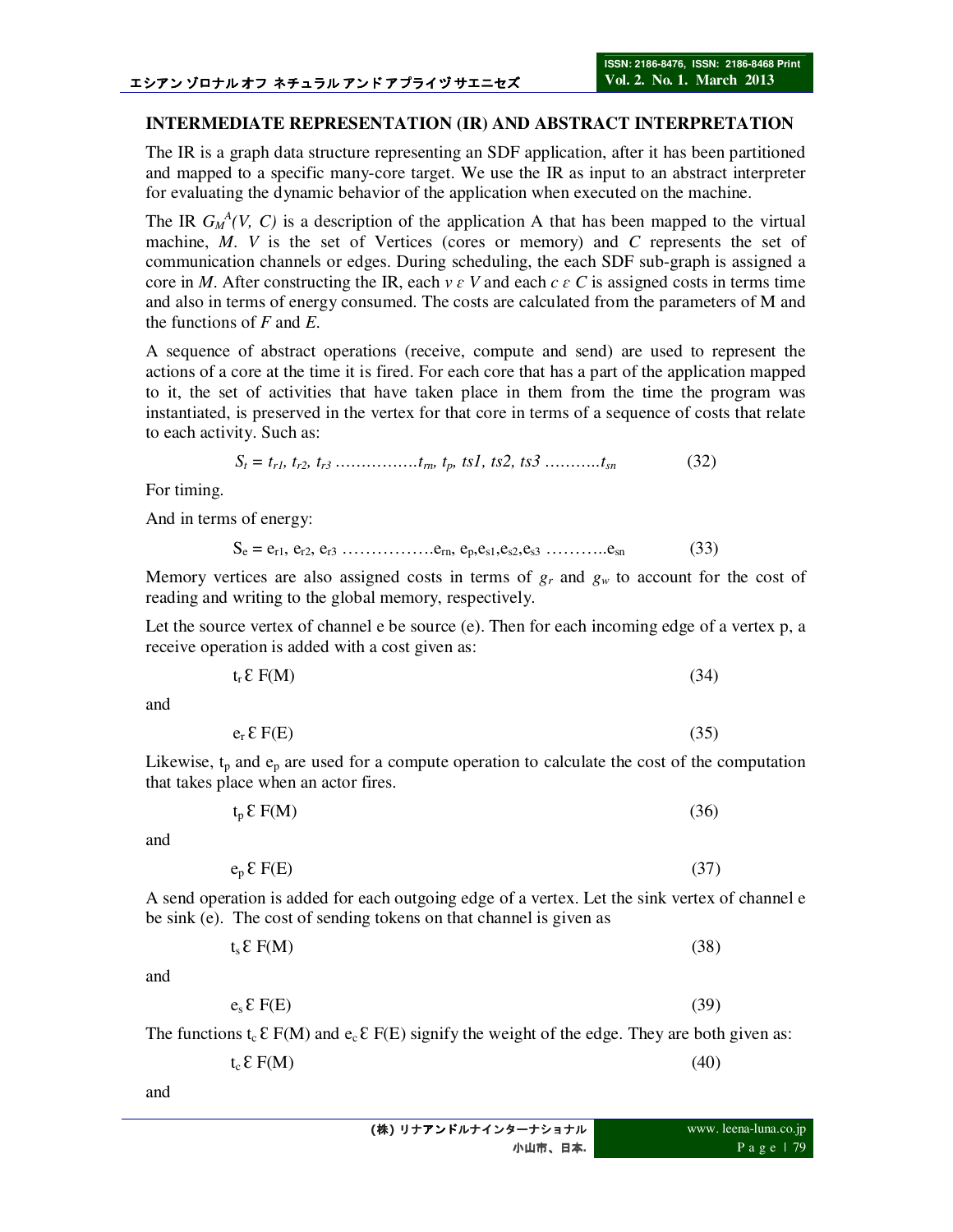#### $e_c \, \mathcal{E} \, F(E)$  (41)

The weight of an edge is the same as the communication delay when sending a token between two cores that it connects, and the cost in energy terms of carrying out the communication task. The weight corresponds to the value of *tc*.

Eventually, the IR will be a single data structure that links up all the vertices via edges, with the vertices storing the set of all the activities that have taken place in the core that it represents from time 0. Also, the edges that link the vertices represent the communication channels which connect the core and storing information relating to the bandwidth of the channel in form of the weight of the edge. The IR now serves as input to the abstract interpreter.

An abstract interpreter, implemented on the Ptolemy II modeling framework, is used to draw meaningful conclusions from the IR. It takes in the IR as its input, and imposes the rules of the architecture on it. Since all the nodes are virtual cores in the IR that store timing information inside them based on local timing, what the interpreter does is to look at them from a global perspective. Starting from global time 0, it determines which core is processing and which core is waiting for input from other cores. It builds up a chronological history of all events that have taken place from time 0. This way, it is able to present the global timing and energy view to the programmer, making it possible for the programmer to receive feedback from the interpreter.

#### **CONCLUSION**

In the last decade, emerging parallel processors have come within the performance reach of ASICs. Effort should now be concentrated on developing adequate abstractions from the hardware that will improve on software design productivity. This is needed in order to take full advantage of the performance and energy reduction that such systems can achieve. Useful abstractions can come from a better programmer environment through the provision of domain specific languages, tools and simulation environments. This will reduce the time it takes to design new products and improve on quality by taking into account certain non – functional properties of a system.

This work has implemented models for DSP application development on tiled many-core processors. Three sets of models have been presented; an application model, a many – core machine model and an energy model. An Intermediate representation has been used to concretize the actions of these models. The abstract interpreter that interprets the IR has been designed to run on top of the Ptolemy II environment. It should be able to provide a developer with the ability to analyze successive mappings on a tiled processor array, ranking them according to specified end – to – end latency and energy constraints.

Future work will be carried out; using case studies to show how these models can be used to analyze DSP applications. Also, a ranking system will be developed for ranking the various ways of mapping of the application to the processor.